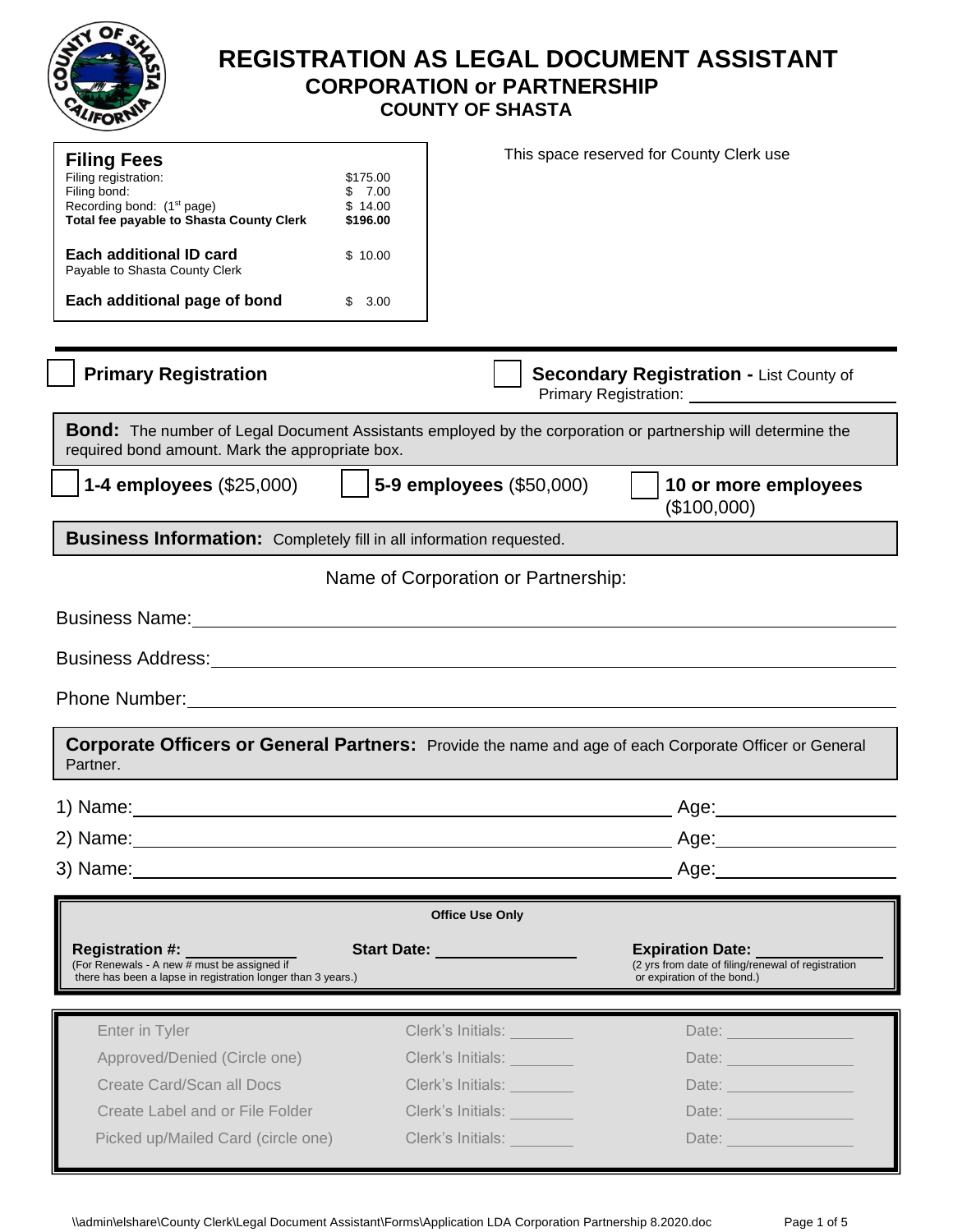### **Education and Experience**

This information must be provided for at least one corporate officer or general partner. **Provide the name of the corporate officer or general partner for whom education and experience information is provided.**

### *<sup>U</sup>***NAME:**

The person listed above must meet the qualifications in One of the following 4 options.

- Mark the option that best meets your qualifications.
- Attach legible copies of all documents requested for each box checked within your chosen option. (Attach certified copies and originals as specified).

| certified copies and originals as specified).                                                                                                                                                                                                                                                                                                                                                                                                                                                                                                                      |              |
|--------------------------------------------------------------------------------------------------------------------------------------------------------------------------------------------------------------------------------------------------------------------------------------------------------------------------------------------------------------------------------------------------------------------------------------------------------------------------------------------------------------------------------------------------------------------|--------------|
| <b>OPTION 1 - Paralegal Program/ABA School</b><br>The above-named officer or partner has earned a certificate of completion from a paralegal<br>program that is approved by the American Bar Association (attach copy of certificate of<br>completion).                                                                                                                                                                                                                                                                                                            |              |
| <b>OPTION 2 - Paralegal Program/NON-ABA School</b><br>The above-named officer or partner has earned a certificate of completion from a paralegal<br>program that is institutionally accredited but that is not approved by the American Bar Association<br>(attach copy of certificate of completion).<br><u>AND</u><br>The above-named officer or partner has successfully completed a minimum of 24 semester units<br>(or the equivalent) in legal specialization courses (attach copy of transcript). Number of semester<br>units completed (or the equivalent) |              |
| <b>OPTION 3 - Bachelor's Degree and Experience</b><br>The above-named officer or partner has a bachelor's degree in                                                                                                                                                                                                                                                                                                                                                                                                                                                |              |
| (attach copy of diploma).                                                                                                                                                                                                                                                                                                                                                                                                                                                                                                                                          | (List field) |
| <b>AND Choose One Below:</b><br>The above-named officer or partner has completed at least one year of law-related experience<br>working under the supervision of a licensed attorney (attach original statement on the                                                                                                                                                                                                                                                                                                                                             |              |
| attorney's letterhead signed by the attorney describing the scope and dates of your                                                                                                                                                                                                                                                                                                                                                                                                                                                                                |              |

*experience).* **OR**

 The above-named officer or partner has completed at least one year of experience providing self-help service as defined by Business and Professions Code § 6400 (d) before January 1, 1999 *(attach original statement describing the scope and dates of your experience).*

| <b>OPTION 4 - High School or General Equivalency Diploma</b>                                                                                                                                                                                                                                   |
|------------------------------------------------------------------------------------------------------------------------------------------------------------------------------------------------------------------------------------------------------------------------------------------------|
| <b>Choose One Below:</b>                                                                                                                                                                                                                                                                       |
| The above-named officer or partner has a high school diploma <i>(attach copy of diploma).</i><br><b>OR</b>                                                                                                                                                                                     |
| The above-named officer or partner has a general equivalency diploma (attach copy of<br>diploma).                                                                                                                                                                                              |
| <b>AND Choose One Below:</b>                                                                                                                                                                                                                                                                   |
| The above-named officer or partner has completed at least two years of law-related<br>experience working under the supervision of a licensed attorney (attach original statement on<br>the attorney's letterhead signed by the attorney describing the scope and dates of your<br>experience). |
| <b>OR</b>                                                                                                                                                                                                                                                                                      |
| The above-named officer or partner has completed at least two years of experience providing<br>self-help service as defined by Business and Professions Code § 6400 (d) before January 1,<br>1999 (attach original statement describing the scope and dates of your experience).               |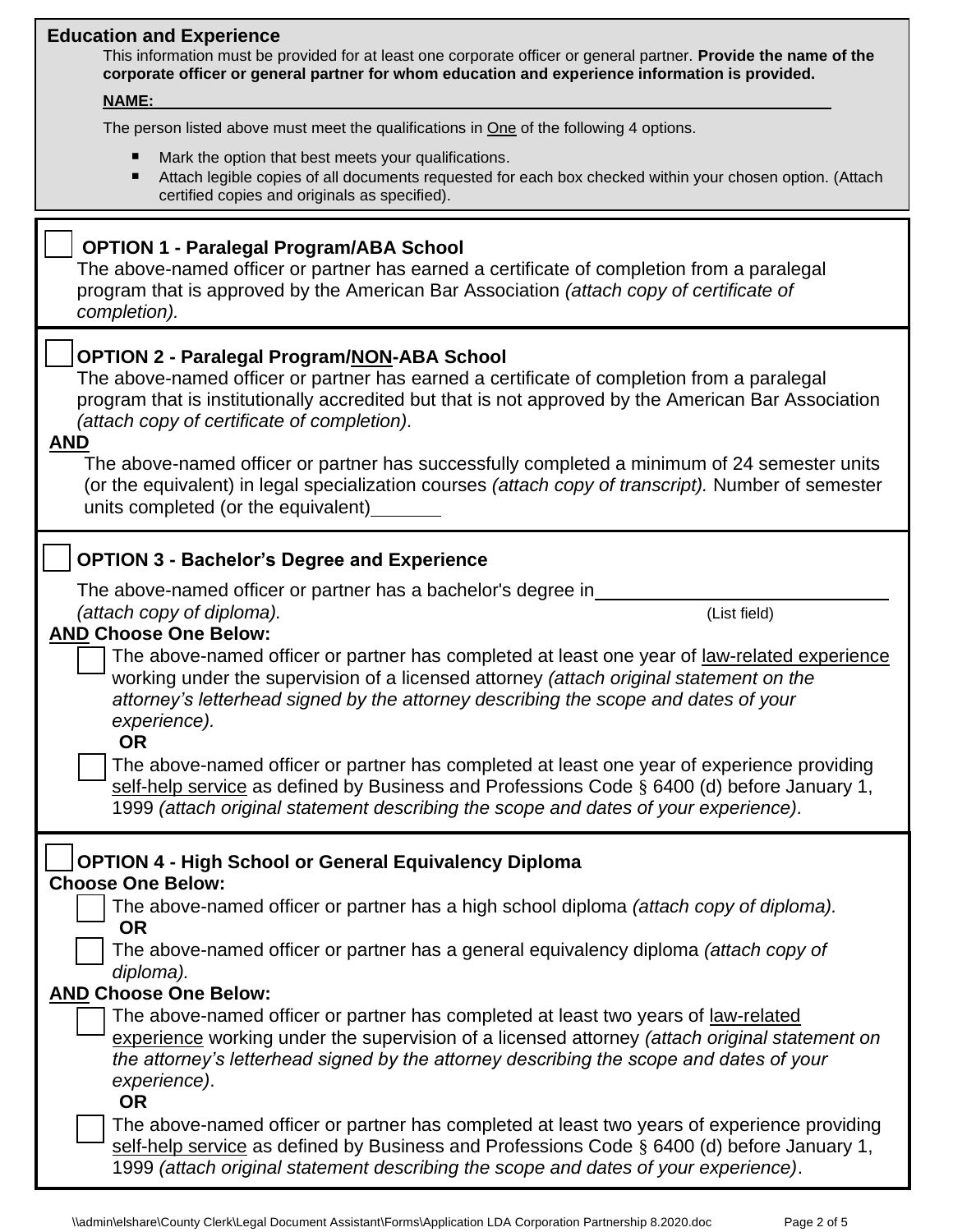## **Civil Judgment**

This information must be provided for **each** corporate officer or general partner. For any corporate officer or general partner who answers "Yes" to a question, please attach a certified copy of each judgment.

1. Has any officer or general partner been held liable in a final judgment or a stipulated judgment entered in a civil action that alleged fraud, the use of an untrue or misleading representation, or the use of an unfair, unlawful or deceptive business practice?

YES **NO** 

practice of law or contempt of the authority of a court under Business and Professions

YES | |NO

Code § 6126 or § 6127?

2. Has any officer or general partner had a civil judgment entered against them in an action arising out of negligent, reckless or willful failure to properly perform the obligation as a legal document assistant or an unlawful detainer assistant?



**If "YES"**, please provide the name of corporate officer(s) or general partner(s) for whom judgment information is provided:

#### 1. Has any officer or general partner been convicted of a felony? YES | NO 2. Has any officer or general partner been convicted of a misdemeanor unlawful 3. Has any officer or general partner been convicted of a misdemeanor violation of the provisions on legal document assistants and unlawful detainer assistants at Business and Professions Code § 6400- 6416? **Criminal Conviction** This information must be provided for **each** corporate officer or general partner. For any corporate officer or general partner who answers "Yes" to a question, please attach a certified copy of each judgment. *(Note: Conviction means a plea or verdict of guilty or a conviction following a plea of nolo contendere. Any conviction dismissed under Penal Code § 1203.4 must be included.)*

- YES | **NO** 
	-

**If "YES"**, please provide the name of corporate officer(s) or general partner(s) for whom conviction information is provided: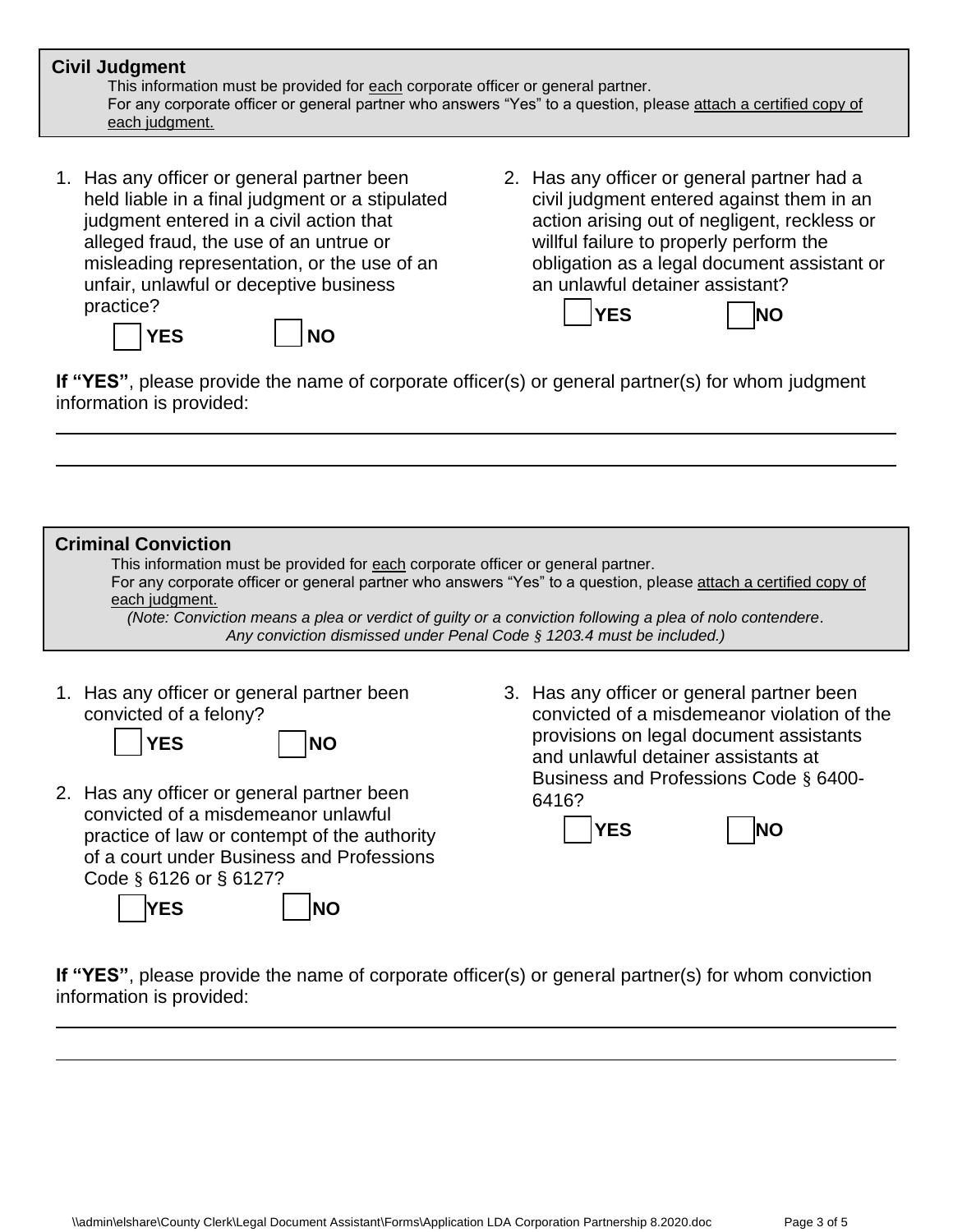### **Revocation of Registration / Disbarment or Suspension** This information must be provided for **each** corporate officer or general partner.

- 1. Has any officer or general partner had a registration as a legal document assistant or an unlawful detainer assistant revoked by a County Clerk under Business and Professions Code § 6413?
- 2. Is any officer or general partner presently disbarred or suspended from the practice of law pursuant to Business and Professions Code § 6100-6117?

**YES NO**

| ۰. |
|----|
|----|

(If YES, attach certified copy of each revocation)

YES **NO** 

**If "YES"**, please provide the name of corporate officer(s) or general partner(s) for whom revocation/disbarment/suspension information is provided as well as the date of their disbarment or suspension:

## **I declare under penalty of perjury under the laws of the State of California that all information on this application and on all accompanying documents is true and correct.**

| *Signature: <u>contained</u> the contained and contained a series of the contained and contained a series of the contained and contained a series of the contained and contained a series of the contained and contained a series o  |
|--------------------------------------------------------------------------------------------------------------------------------------------------------------------------------------------------------------------------------------|
|                                                                                                                                                                                                                                      |
| Date: <u>contract and a series of the series of the series of the series of the series of the series of the series of the series of the series of the series of the series of the series of the series of the series of the seri</u> |
|                                                                                                                                                                                                                                      |
| *Signature: <u>contained</u> the contained and contained a state of the contained and contained a state of the contained and contained a state of the contained and contained a state of the contact of the contact of the contact   |
|                                                                                                                                                                                                                                      |
| Date: <u>contract and a series of the series of the series of the series of the series of the series of the series of the series of the series of the series of the series of the series of the series of the series of the seri</u> |
|                                                                                                                                                                                                                                      |
| *Signature: Management of the Contract of the Contract of the Contract of the Contract of the Contract of the Contract of the Contract of the Contract of the Contract of the Contract of the Contract of the Contract of the        |
|                                                                                                                                                                                                                                      |
|                                                                                                                                                                                                                                      |

## **\*Corporate Applicant:**

Application must be singed by the Chairman of the Board or the President, or by any Vice President and the Secretary, any Assistant Secretary, the Chief Financial Officer or any Assistant Treasurer.

## **\*Partnership Applicant**:

Application must be signed by at least one general partner.